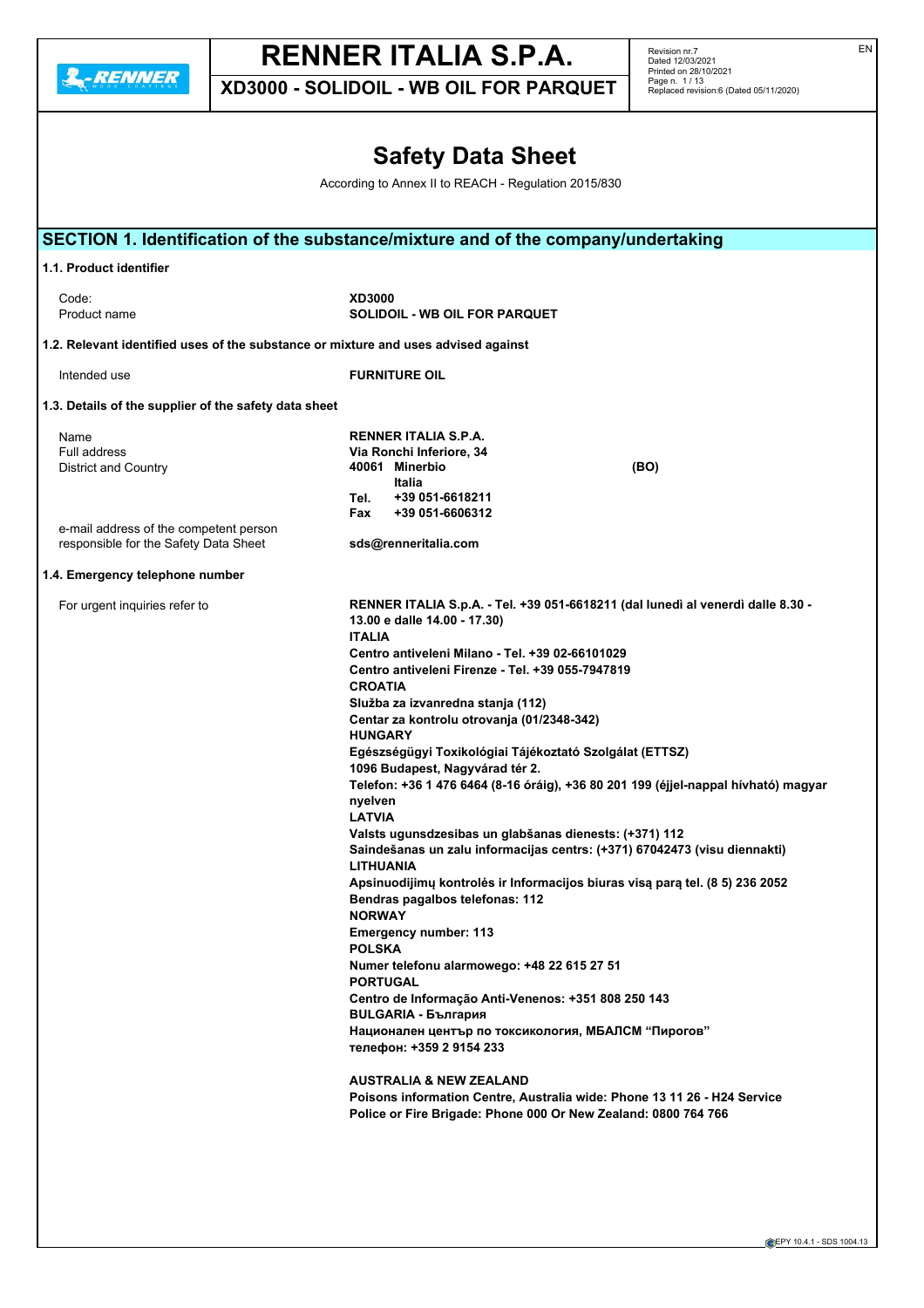

**XD3000 - SOLIDOIL - WB OIL FOR PARQUET**

## **SECTION 2. Hazards identification**

### **2.1. Classification of the substance or mixture**

The product is not classified as hazardous pursuant to the provisions set forth in EC Regulation 1272/2008 (CLP). However, since the product contains hazardous substances in concentrations such as to be declared in section no. 3, it requires a safety data sheet with appropriate information, compliant to (EU) Regulation 2015/830.

Hazard classification and indication:

### **2.2. Label elements**

Hazard labelling pursuant to EC Regulation 1272/2008 (CLP) and subsequent amendments and supplements.

Hazard pictograms: --

Signal words:

Hazard statements:

| <b>EUH210</b> | Safety data sheet available on request. |                               |  |  |
|---------------|-----------------------------------------|-------------------------------|--|--|
| <b>EUH208</b> | Contains:                               | 2-METHYL-4-ISOTHIAZOLIN-3-ONE |  |  |
|               | May produce an allergic reaction.       |                               |  |  |

| Precautionary statements: |                                                                       |
|---------------------------|-----------------------------------------------------------------------|
| P <sub>102</sub>          | Keep out of reach of children.                                        |
| P <sub>101</sub>          | If medical advice is needed, have product container or label at hand. |
|                           |                                                                       |

| VOC (Directive 2004/42/EC) :<br>Two - pack performance coatings. |       |                                  |
|------------------------------------------------------------------|-------|----------------------------------|
| VOC given in g/litre of product in a ready-to-use condition :    |       | 40.56                            |
| Limit value:                                                     |       | 140.00                           |
| - Catalysed with:                                                | 5.00% | HARDENER FOR WATERBORNE COATINGS |
|                                                                  |       |                                  |

### **2.3. Other hazards**

On the basis of available data, the product does not contain any PBT or vPvB in percentage ≥ than 0,1%.

## **SECTION 3. Composition/information on ingredients**

### **3.2. Mixtures**

Contains:

| Identification           | $x =$ Conc. $%$                     | Classification 1272/2008 (CLP)                                                                                                                                                |
|--------------------------|-------------------------------------|-------------------------------------------------------------------------------------------------------------------------------------------------------------------------------|
|                          | DIPROPYLENE GLYCOL MONOMETHYL ETHER |                                                                                                                                                                               |
| CAS                      | $34590 - 94 - 8$ $2 \le x < 3$      | Substance with a community workplace exposure limit.                                                                                                                          |
| EC.                      | 252-104-2                           |                                                                                                                                                                               |
| <i><b>INDEX</b></i>      |                                     |                                                                                                                                                                               |
| Reg. no.                 | 01-2119450011-60-xxxx               |                                                                                                                                                                               |
|                          | 2-METHYL-4-ISOTHIAZOLIN-3-ONE       |                                                                                                                                                                               |
| CAS                      | 2682-20-4<br>$0 \leq x \leq 0.0015$ | Acute Tox. 2 H330, Acute Tox. 3 H301, Acute Tox. 3 H311, Skin Corr. 1C H314,<br>Eye Dam. 1 H318, Skin Sens. 1A H317, Aquatic Acute 1 H400 M=10,<br>Aquatic Chronic 1 H410 M=1 |
| EC.                      | 220-239-6                           |                                                                                                                                                                               |
| <b>INDEX</b><br>Reg. no. | 613-167-00-5                        |                                                                                                                                                                               |

The full wording of hazard (H) phrases is given in section 16 of the sheet.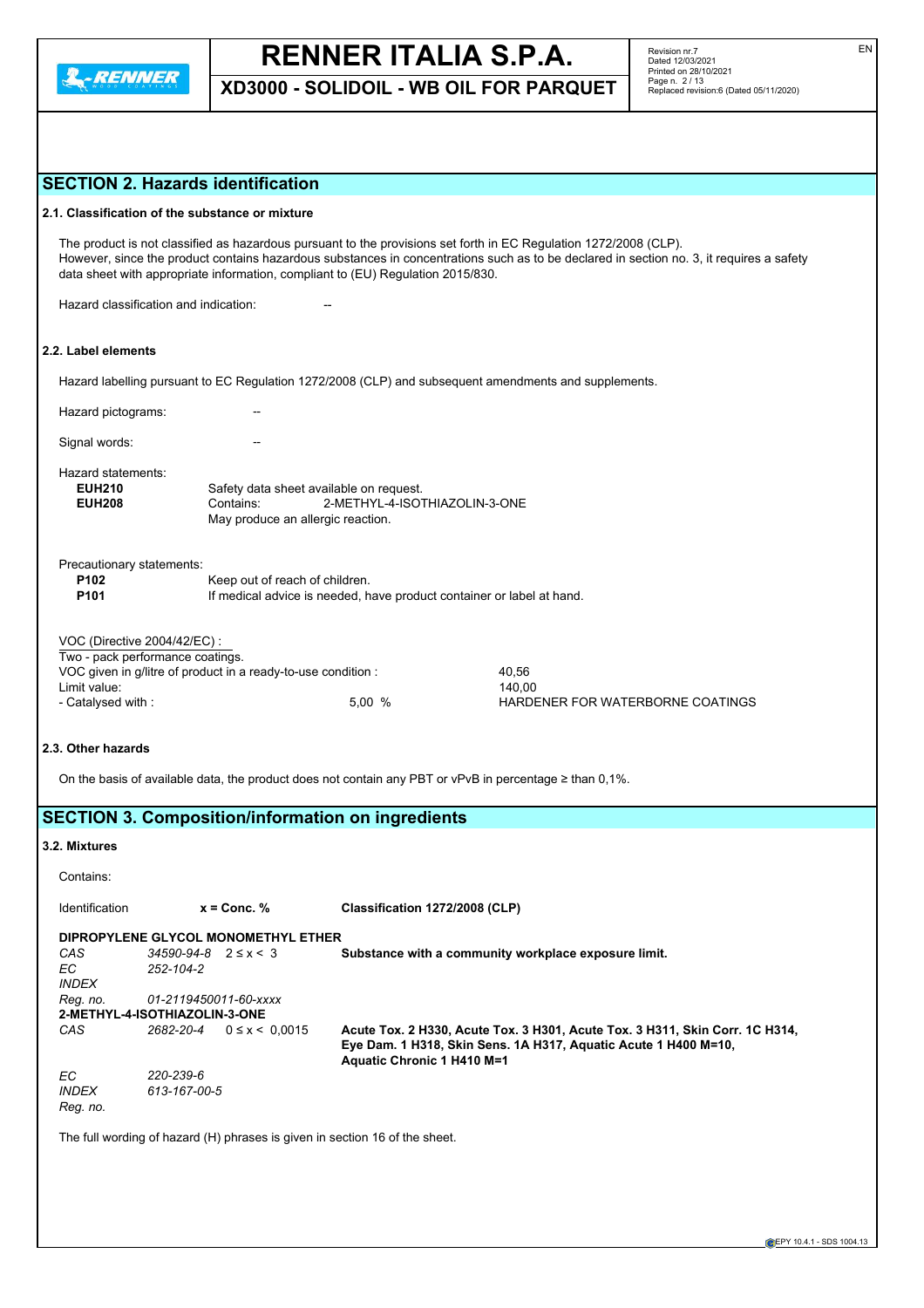

**XD3000 - SOLIDOIL - WB OIL FOR PARQUET**

## **SECTION 4. First aid measures**

### **4.1. Description of first aid measures**

EYES: Remove contact lenses, if present. Wash immediately with plenty of water for at least 30-60 minutes, opening the eyelids fully. Get medical advice/attention.

SKIN: Remove contaminated clothing. Rinse skin with a shower immediately. Get medical advice/attention.

INGESTION: Have the subject drink as much water as possible. Get medical advice/attention. Do not induce vomiting unless explicitly authorised by a doctor.

INHALATION: Get medical advice/attention immediately. Remove victim to fresh air, away from the accident scene. If the subject stops breathing, administer artificial respiration. Take suitable precautions for rescue workers.

### **4.2. Most important symptoms and effects, both acute and delayed**

Specific information on symptoms and effects caused by the product are unknown.

### **4.3. Indication of any immediate medical attention and special treatment needed**

Information not available

## **SECTION 5. Firefighting measures**

### **5.1. Extinguishing media**

SUITABLE EXTINGUISHING EQUIPMENT The extinguishing equipment should be of the conventional kind: carbon dioxide, foam, powder and water spray. UNSUITABLE EXTINGUISHING EQUIPMENT None in particular.

### **5.2. Special hazards arising from the substance or mixture**

HAZARDS CAUSED BY EXPOSURE IN THE EVENT OF FIRE Do not breathe combustion products.

### **5.3. Advice for firefighters**

#### GENERAL INFORMATION

Use jets of water to cool the containers to prevent product decomposition and the development of substances potentially hazardous for health. Always wear full fire prevention gear. Collect extinguishing water to prevent it from draining into the sewer system. Dispose of contaminated water used for extinction and the remains of the fire according to applicable regulations. SPECIAL PROTECTIVE EQUIPMENT FOR FIRE-FIGHTERS Normal fire fighting clothing i.e. fire kit (BS EN 469), gloves (BS EN 659) and boots (HO specification A29 and A30) in combination with

self-contained open circuit positive pressure compressed air breathing apparatus (BS EN 137).

### **SECTION 6. Accidental release measures**

### **6.1. Personal precautions, protective equipment and emergency procedures**

Block the leakage if there is no hazard.

Wear suitable protective equipment (including personal protective equipment referred to under Section 8 of the safety data sheet) to prevent any contamination of skin, eyes and personal clothing. These indications apply for both processing staff and those involved in emergency procedures.

### **6.2. Environmental precautions**

The product must not penetrate into the sewer system or come into contact with surface water or ground water.

### **6.3. Methods and material for containment and cleaning up**

Collect the leaked product into a suitable container. Evaluate the compatibility of the container to be used, by checking section 10. Absorb the remainder with inert absorbent material.

Make sure the leakage site is well aired. Contaminated material should be disposed of in compliance with the provisions set forth in point 13.

### **6.4. Reference to other sections**

Any information on personal protection and disposal is given in sections 8 and 13.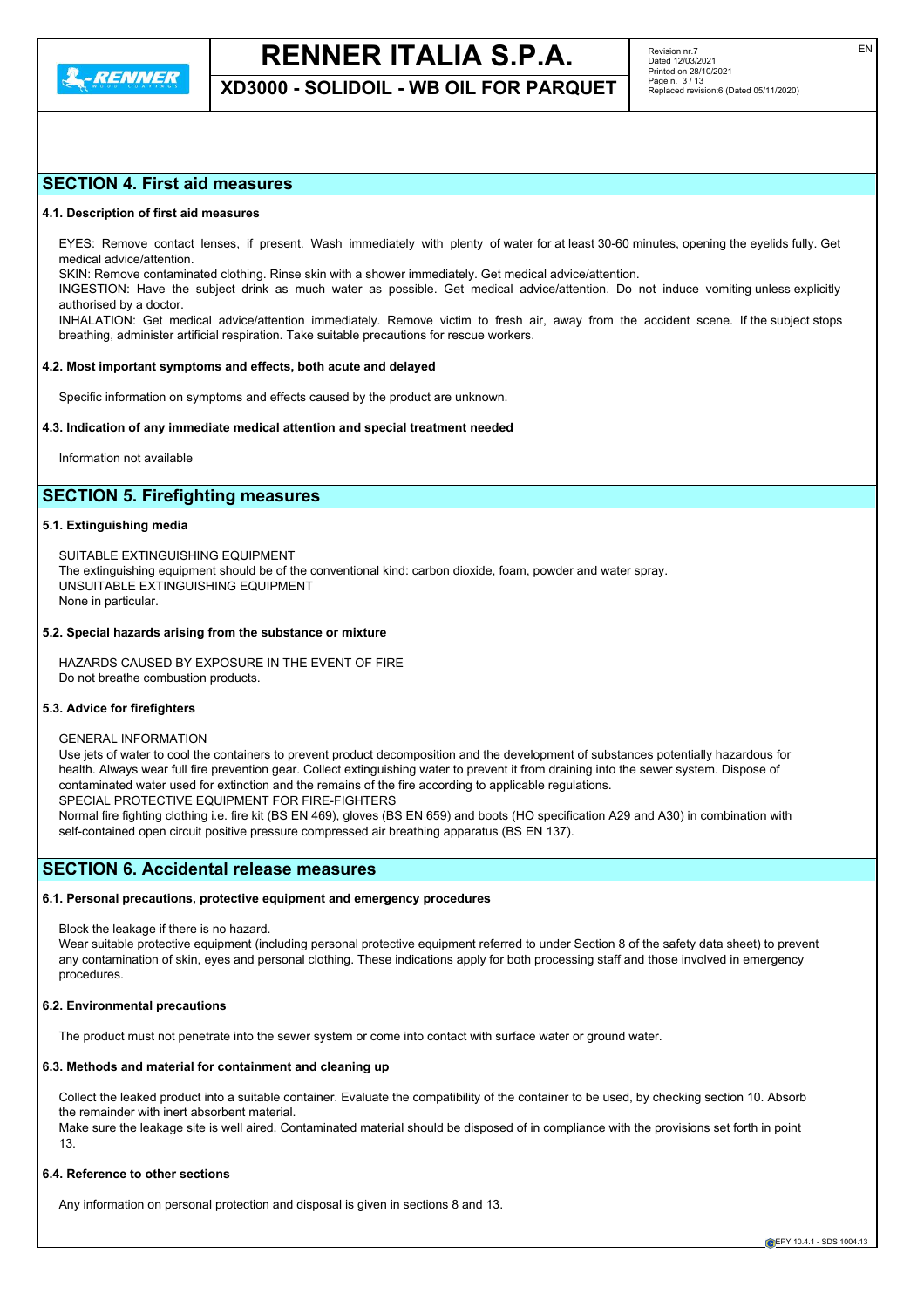**XD3000 - SOLIDOIL - WB OIL FOR PARQUET**

## **SECTION 7. Handling and storage**

### **7.1. Precautions for safe handling**

Before handling the product, consult all the other sections of this material safety data sheet. Avoid leakage of the product into the environment. Do not eat, drink or smoke during use. Remove any contaminated clothes and personal protective equipment before entering places in which people eat.

### **7.2. Conditions for safe storage, including any incompatibilities**

Store only in the original container. Store the containers sealed, in a well ventilated place, away from direct sunlight. Keep containers away from any incompatible materials, see section 10 for details.

### **7.3. Specific end use(s)**

Information not available

## **SECTION 8. Exposure controls/personal protection**

### **8.1. Control parameters**

Regulatory References:

| България        | МИНИСТЕРСТВО НА ТРУДА И СОЦИАЛНАТА ПОЛИТИКА МИНИСТЕРСТВО НА<br>ЗДРАВЕОПАЗВАНЕТО НАРЕДБА No 13 от 30 декември 2003 г (4 Септември 2018г)                                                                                                                                                |
|-----------------|----------------------------------------------------------------------------------------------------------------------------------------------------------------------------------------------------------------------------------------------------------------------------------------|
| Česká Republika | Nařízení vlády č. 246/2018 Sb. Nařízení vlády, kterým se mění nařízení vlády č. 361/2007 Sb.,<br>kterým se stanoví podmínky ochrany zdraví při práci, ve znění pozdějších předpisů                                                                                                     |
| Deutschland     | TRGS 900 - Seite 1 von 69 (Fassung 29.03.2019)- Liste der Arbeitsplatzgrenzwerte und<br>Kurzzeitwerte                                                                                                                                                                                  |
| España          | LÍMITES DE EXPOSICIÓN PROFESIONAL PARA AGENTES QUÍMICOS EN ESPAÑA 2019<br>(INSST)                                                                                                                                                                                                      |
| Eesti           | Ohtlike kemikaalide ja neid sisaldavate materjalide kasutamise töötervishoiu ja tööohutuse<br>nõuded ning töökeskkonna keemiliste ohutegurite piirnormid [RT I, 17.10.2019, 1 - jõust.<br>17.01.2020]                                                                                  |
| France          | Valeurs limites d'exposition professionnelle aux agents chimiques en France. ED 984 - INRS                                                                                                                                                                                             |
| Ελλάδα          | ΕΦΗΜΕΡΙΔΑ ΤΗΣ ΚΥΒΕΡΝΗΣΕΩΣ - ΤΕΥΧΟΣ ΠΡΩΤΟ Αρ. Φύλλου 152 - 21 Αυγούστου 2018                                                                                                                                                                                                            |
| Magyarország    | A pénzügyminiszter 7/2018. (VIII. 29.) PM rendelete a munkahelyek kémiai biztonságáról szóló<br>25/2000. (IX. 30.) EüM-SZCSM együ, TTes rendelet módosításáról.                                                                                                                        |
| Hrvatska        | Pravilnik o zaštiti radnika od izloženosti opasnim kemikalijama na radu, graničnim vrijednostima<br>izloženosti i biološkim graničnim vrijednostima (NN 91/18)                                                                                                                         |
| Italia          | Decreto Legislativo 9 Aprile 2008, n.81                                                                                                                                                                                                                                                |
| Lietuva         | LIETUVOS HIGIENOS NORMA HN 23:2011 "CHEMINIŲ MEDŽIAGŲ PROFESINIO POVEIKIO<br>RIBINIAI DYDŽIAI. MATAVIMO IR POVEIKIO VERTINIMO BENDRIEJI REIKALAVIMAI. Nr.<br>V-695/A1-272, 2018-06-12, paskelbta TAR 2018-06-15, i. k. 2018-09988                                                      |
| Latvija         | Kīmisko vielu aroda ekspozīcijas robežvērtības (AER) darba vides gaisā 2018                                                                                                                                                                                                            |
| Norge           | Fastsatt av Arbeids- og sosialdepartementet 21. august 2018 med hjemmel i lov 17. juni 2005 nr.<br>62 om arbeidsmiljø, arbeidstid, stillingsvern mv. (arbeidsmiljøloven) § 1-3, § 1-4 og § 4-5                                                                                         |
| Nederland       | Regeling van de Staatssecretaris van Sociale Zaken en Werkgelegenheid van 13 juli 2018,<br>2018-0000118517 tot wijziging van de Arbeidsomstandighedenregeling in verband met de<br>implementatie van Richtlijn 2017/164 in Bijlage XIII                                                |
| Portugal        | Ministério da Economia e do Emprego Consolida as prescrições mínimas em matéria de<br>protecção dos trabalhadores contra os riscos para a segurança e a saúde devido à exposição a<br>agentes químicos no trabalho - Diário da República, 1.ª série - N.º 111 - 11 de junho de 2018    |
| Polska          | ROZPORZĄDZENIE MINISTRA RODZINY, PRACY I POLITYKI SPOŁECZNEJ z dnia 12<br>czerwca 2018 r                                                                                                                                                                                               |
| România         | HOTĂRÂRE nr. 584 din 2 august 2018 pentru modificarea Hotărârii Guvernului nr. 1.218/2006<br>privind stabilirea cerințelor minime de securitate și sănătate în muncă pentru asigurarea protecției<br>lucrătorilor împotriva riscurilor legate de prezența agenților chimici            |
| Slovensko       | Nariadenie vlády č. 33/2018 Z. z. Nariadenie vlády Slovenskej republiky, ktorým sa mení a dopĺňa<br>nariadenie vlády Slovenskej republiky č. 355/2006 Z. z. o ochrane zamestnancov pred rizikami<br>súvisiacimi s expozíciou chemickým faktorom pri práci v znení neskorších predpisov |
| Slovenija       | Uradni list Republike Slovenije 20.12.2019 - Uradnem listu RS št. 78/19 -PRAVILNIK o varovanju<br>delavcev pred tveganji zaradi izpostavljenosti kemičnim snovem pri delu                                                                                                              |
| Türkiye         | 12.08.2013 Tarihli, 28733 Sayılı, Kimyasal Maddelerle Çalışmalarda Sağlık ve Güvenlik Önlemleri<br>Hakkında Yönetmelik                                                                                                                                                                 |
| United Kingdom  | EH40/2005 Workplace exposure limits (Third edition, published 2018)                                                                                                                                                                                                                    |
| OEL EU          | Directive (EU) 2019/1831; Directive (EU) 2019/130; Directive (EU) 2019/983; Directive (EU)                                                                                                                                                                                             |
|                 |                                                                                                                                                                                                                                                                                        |

**C**EPY 10.4.1 - SDS 1004.13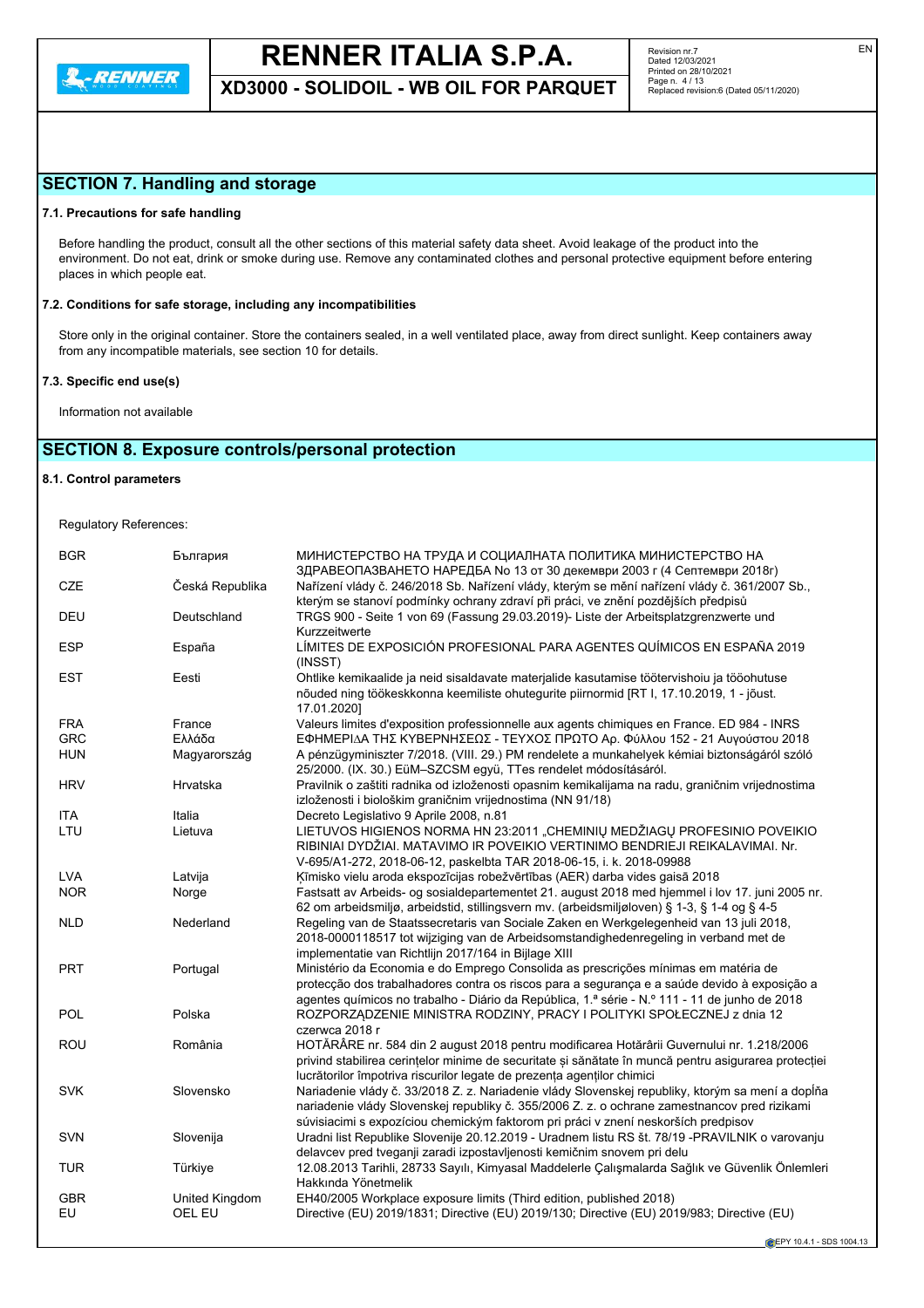**L. RENNER** 

# **RENNER ITALIA S.P.A.**

Revision nr.7 Dated 12/03/2021 Printed on 28/10/2021 Page n. 5 / 13 Replaced revision:6 (Dated 05/11/2020)

## **XD3000 - SOLIDOIL - WB OIL FOR PARQUET**

### **SECTION 8. Exposure controls/personal protection** ... / >>

2017/2398; Directive (EU) 2017/164; Directive 2009/161/EU; Directive 2006/15/EC; Directive 2004/37/EC; Directive 2000/39/EC; Directive 98/24/EC; Directive 91/322/EEC. TLV-ACGIH ACGIH 2020

|                                                 | DIPROPYLENE GLYCOL MONOMETHYL ETHER |                      |          |            |            |                           |                        |         |          |
|-------------------------------------------------|-------------------------------------|----------------------|----------|------------|------------|---------------------------|------------------------|---------|----------|
| <b>Threshold Limit Value</b>                    |                                     |                      |          |            |            |                           |                        |         |          |
| <b>Type</b>                                     | Country                             | TWA/8h               |          | STEL/15min |            |                           | Remarks / Observations |         |          |
|                                                 |                                     | mg/m3                | ppm      | mg/m3      | ppm        |                           |                        |         |          |
| <b>TLV</b>                                      | <b>BGR</b>                          | 308                  | 50       |            |            | <b>SKIN</b>               |                        |         |          |
| <b>TLV</b>                                      | <b>CZE</b>                          | 270                  | 43,74    | 550        | 89,1       | <b>SKIN</b>               |                        |         |          |
| <b>AGW</b>                                      | DEU                                 | 310                  | 50       | 310        | 50         |                           |                        |         |          |
| <b>MAK</b>                                      | <b>DEU</b>                          | 310                  | 50       | 310        | 50         |                           |                        |         |          |
| <b>VLA</b>                                      | <b>ESP</b>                          | 308                  | 50       |            |            | <b>SKIN</b>               |                        |         |          |
| <b>TLV</b>                                      | <b>EST</b>                          | 308                  | 50       |            |            | <b>SKIN</b>               |                        |         |          |
| <b>VLEP</b>                                     | <b>FRA</b>                          | 308                  | 50       |            |            | <b>SKIN</b>               |                        |         |          |
| <b>TLV</b>                                      | <b>GRC</b>                          | 600                  | 100      | 900        | 150        |                           |                        |         |          |
| <b>AK</b>                                       | <b>HUN</b>                          | 308                  |          |            |            |                           |                        |         |          |
| <b>GVI/KGVI</b>                                 | <b>HRV</b>                          | 308                  | 50       |            |            | <b>SKIN</b>               |                        |         |          |
| <b>VLEP</b>                                     | <b>ITA</b>                          | 308                  | 50       |            |            | <b>SKIN</b>               |                        |         |          |
| <b>RD</b>                                       | LTU                                 | 300                  | 50       | 450        | 75         | <b>SKIN</b>               |                        |         |          |
| <b>RV</b>                                       | <b>LVA</b>                          | 308                  | 50       |            |            | <b>SKIN</b>               |                        |         |          |
| <b>TLV</b>                                      | <b>NOR</b>                          | 300                  | 50       |            |            | <b>SKIN</b>               |                        |         |          |
| <b>TGG</b>                                      | <b>NLD</b>                          | 300                  |          |            |            |                           |                        |         |          |
| <b>VLE</b>                                      | <b>PRT</b>                          | 308                  | 50       |            |            | <b>SKIN</b>               |                        |         |          |
| NDS/NDSCh                                       | <b>POL</b>                          | 240                  |          | 480        |            | <b>SKIN</b>               |                        |         |          |
| <b>TLV</b>                                      | <b>ROU</b>                          | 308                  | 50       |            |            | <b>SKIN</b>               |                        |         |          |
| <b>NPEL</b>                                     | <b>SVK</b>                          | 308                  | 50       |            |            | <b>SKIN</b>               |                        |         |          |
| MV                                              | SVN                                 | 308                  | 50       |            |            | <b>SKIN</b>               |                        |         |          |
| <b>ESD</b>                                      | <b>TUR</b>                          | 308                  | 50       |            |            | <b>SKIN</b>               |                        |         |          |
| <b>WEL</b>                                      | <b>GBR</b>                          | 308                  | 50       |            |            | <b>SKIN</b>               |                        |         |          |
| <b>OEL</b>                                      | EU                                  | 308                  | 50       |            |            | <b>SKIN</b>               |                        |         |          |
| <b>TLV-ACGIH</b>                                |                                     | 606                  | 100      | 909        | 150        | <b>SKIN</b>               |                        |         |          |
| <b>Predicted no-effect concentration - PNEC</b> |                                     |                      |          |            |            |                           |                        |         |          |
| Normal value in fresh water                     |                                     |                      |          |            |            |                           | 19                     | mg/l    |          |
| Normal value in marine water                    |                                     |                      |          |            |            |                           | 1,9                    | mg/l    |          |
| Normal value for fresh water sediment           |                                     |                      |          |            |            |                           | 70,2                   | mg/kg   |          |
| Normal value for marine water sediment          |                                     |                      |          |            |            |                           | 7,02                   | mg/kg   |          |
| Normal value for water, intermittent release    |                                     |                      |          |            |            |                           | 190                    | mg/l    |          |
| Normal value of STP microorganisms              |                                     |                      |          |            |            |                           | 4168                   | mg/l    |          |
|                                                 |                                     |                      |          |            |            |                           |                        |         |          |
| Normal value for the terrestrial compartment    |                                     |                      |          |            |            |                           | 2,74                   | mg/kg   |          |
| Health - Derived no-effect level - DNEL / DMEL  |                                     |                      |          |            |            |                           |                        |         |          |
|                                                 |                                     | Effects on consumers |          |            |            | <b>Effects on workers</b> |                        |         |          |
| Route of exposure                               | Acute                               | Acute                |          | Chronic    | Chronic    | Acute                     | Acute                  | Chronic | Chronic  |
|                                                 | local                               |                      | systemic | local      | systemic   | local                     | systemic               | local   | systemic |
| Oral                                            |                                     |                      |          |            | 36         |                           |                        |         |          |
|                                                 |                                     |                      |          |            | mg/kg bw/d |                           |                        |         |          |
| Inhalation                                      |                                     |                      |          |            | 37,2       |                           |                        |         | 308      |
|                                                 |                                     |                      |          |            | mg/m3      |                           |                        |         | mg/m3    |
| <b>Skin</b>                                     |                                     |                      |          |            | 121        |                           |                        |         | 283      |
|                                                 |                                     |                      |          |            | mg/kg bw/d |                           |                        |         | mg/kg    |
|                                                 |                                     |                      |          |            |            |                           |                        |         | bw/d     |

### **2-METHYL-4-ISOTHIAZOLIN-3-ONE Threshold Limit Value** TWA/8h STEL/15min Remarks / Observations<br>mg/m3 ppm mg/m3 ppm mg/m3 ppm mg/m3 ppm MAK DEU 0,2 INHAL MV SVN 0,05

EN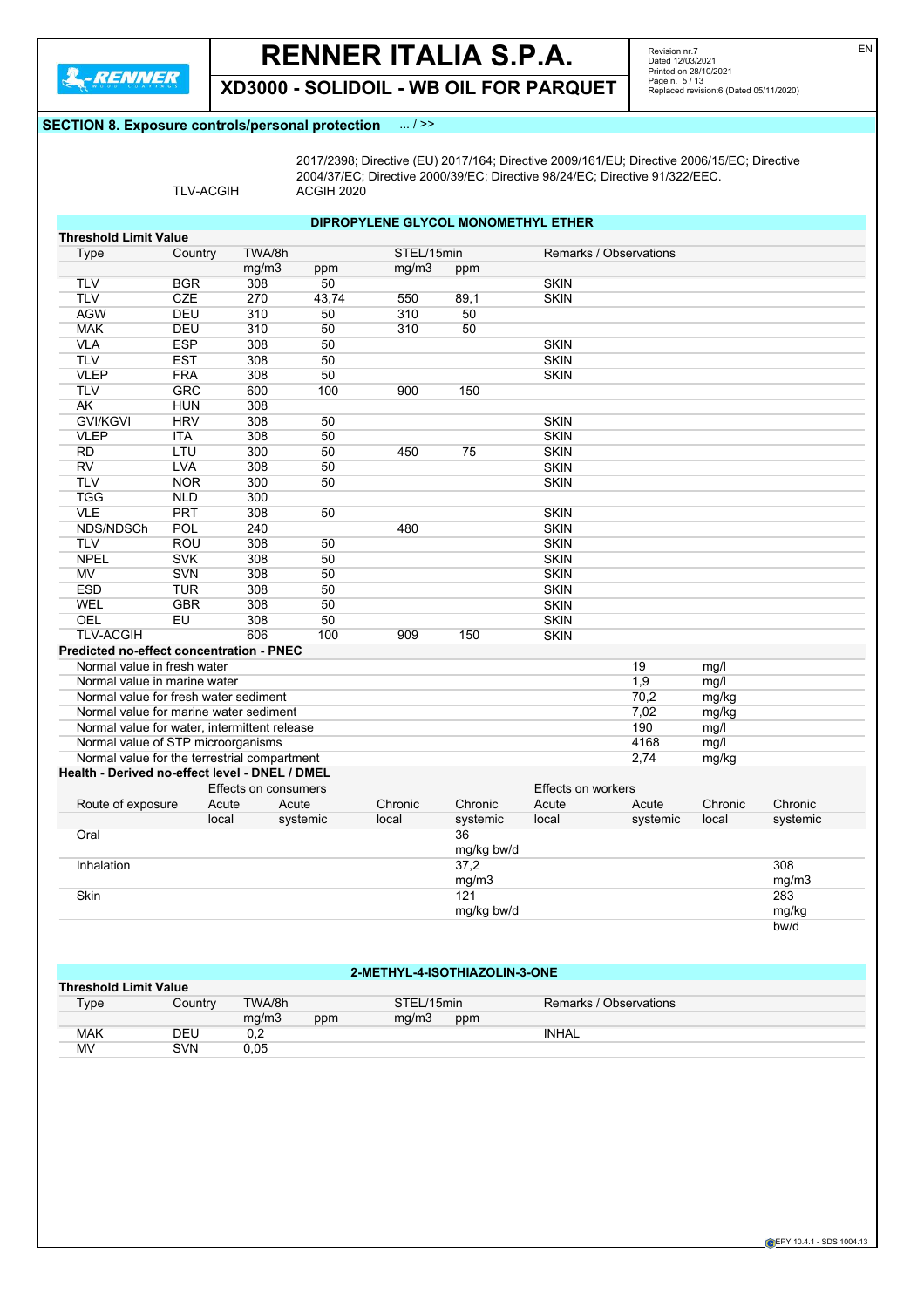

**XD3000 - SOLIDOIL - WB OIL FOR PARQUET**

### **SECTION 8. Exposure controls/personal protection** ... / >>

### **DIETHYLENE GLYCOL MONOETHYL ETHER**

| <b>Predicted no-effect concentration - PNEC</b>       |       |                      |         |            |                    |          |         |          |
|-------------------------------------------------------|-------|----------------------|---------|------------|--------------------|----------|---------|----------|
| Normal value in fresh water                           |       |                      |         |            |                    | 1,98     | mg/     |          |
| Normal value in marine water                          |       |                      |         |            |                    | 0,198    | mg/     |          |
| Normal value for fresh water sediment                 |       |                      |         |            |                    | 7,32     | mg/kg   |          |
| Normal value for marine water sediment                |       |                      |         |            |                    | 0.732    | mg/kg   |          |
| Normal value of STP microorganisms                    |       |                      |         |            |                    | 500      | mg/l    |          |
| Normal value for the food chain (secondary poisoning) |       |                      |         |            |                    | 444      | mg/kg   |          |
| Normal value for the terrestrial compartment          |       |                      |         |            |                    | 0,34     | mg/kg/d |          |
| Health - Derived no-effect level - DNEL / DMEL        |       |                      |         |            |                    |          |         |          |
|                                                       |       | Effects on consumers |         |            | Effects on workers |          |         |          |
| Route of exposure                                     | Acute | Acute                | Chronic | Chronic    | Acute              | Acute    | Chronic | Chronic  |
|                                                       | local | systemic             | local   | systemic   | local              | systemic | local   | systemic |
| Oral                                                  |       |                      |         | 50         |                    |          |         |          |
|                                                       |       |                      |         | mg/kg bw/d |                    |          |         |          |
| Inhalation                                            |       |                      | 18      | 37         |                    |          | 30      | 61       |
|                                                       |       |                      | mg/m3   | mg/m3      |                    |          | mg/m3   | mg/m3    |
| Skin                                                  |       |                      |         | 25         |                    |          |         | 83       |
|                                                       |       |                      |         | mg/kg bw/d |                    |          |         | mg/kg    |
|                                                       |       |                      |         |            |                    |          |         | bw/d     |

Legend:

(C) = CEILING ; INHAL = Inhalable Fraction ; RESP = Respirable Fraction ; THORA = Thoracic Fraction.

VND = hazard identified but no DNEL/PNEC available ; NEA = no exposure expected ; NPI = no hazard identified.

#### **8.2. Exposure controls**

Take the normal precautions for handling chemicals and apply an adequate standard of workplace hygiene.

Users must assess the risks in their workplace and adopt:

- Primary collective protective measures such as adequate natural ventilation and local extraction

- Personal protective equipment to manage the combination of residual risks

Personal protective equipment varies according to the possible exposure and hazardousness of the working conditions, so the final choice depends on the risk assessment.

### HAND PROTECTION

Use category III chemical resistant gloves according to the EN 374 standard Brief contact (splash protection) – non-exhaustive list Suitable material: NITRILE RUBBER (NBR) Glove thickness: greater than 0.4 mm Breakthrough time: from 30 to 60 minutes Breakthrough index: at least 2 The gloves must be replaced if there are signs of deterioration. In any case, users must assess the risks to determine the most suitable type of glove for the conditions of use.

SKIN PROTECTION Wear work clothes and safety footwear that complies with EN ISO 20344

EYE PROTECTION Wear safety glasses (EN 166).

### RESPIRATORY PROTECTION

Use a mask with EN140 and/or EN136 approval, with an ABEK type filter (EN 14387)

### ENVIRONMENTAL EXPOSURE CONTROLS

The emissions generated by manufacturing processes, including those generated by ventilation equipment, should be checked to ensure compliance with environmental standards.

## **SECTION 9. Physical and chemical properties**

NOTE: Determination of the flash point may be NA (not applicable), the product being non flammable.

#### **9.1. Information on basic physical and chemical properties**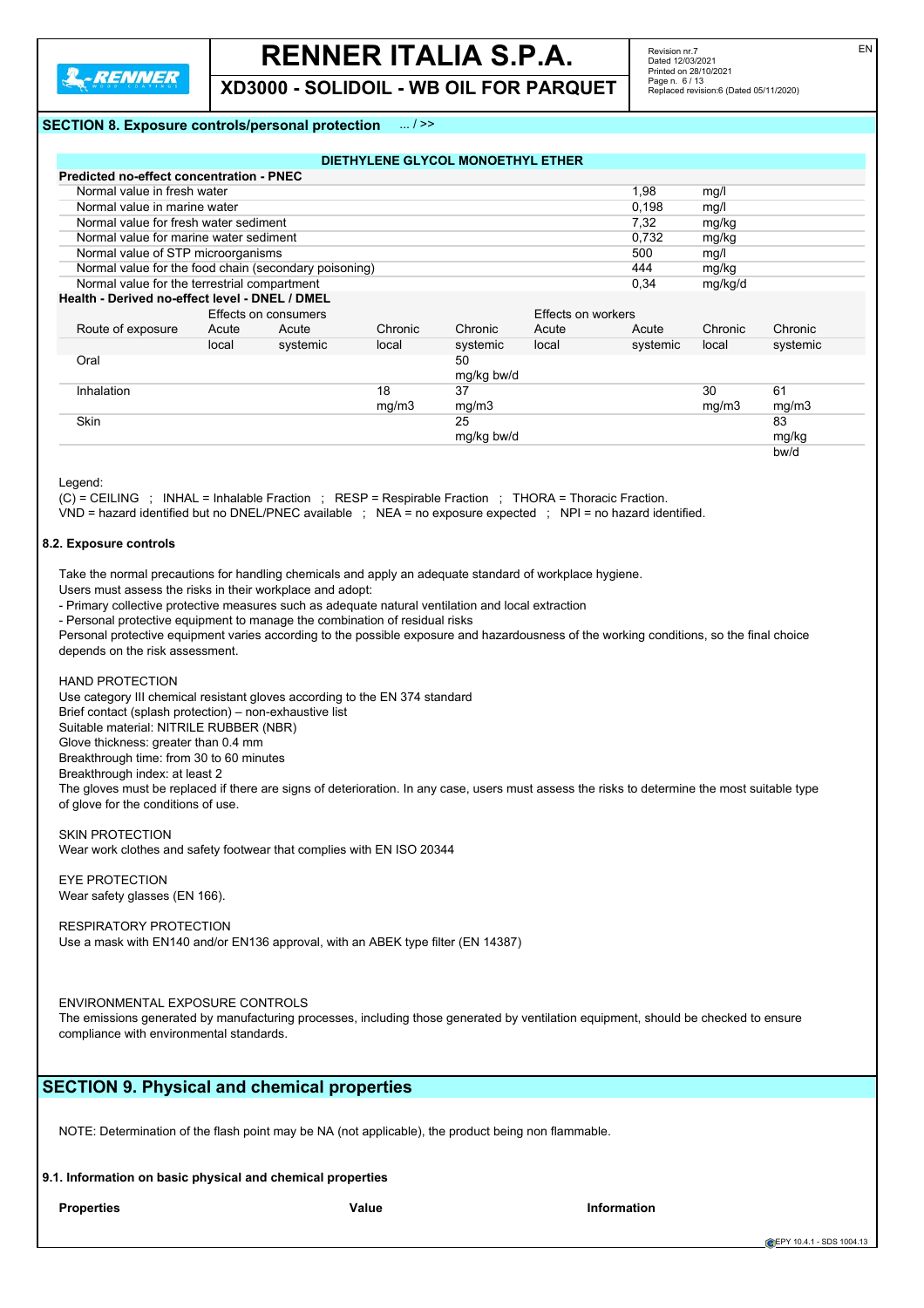**XD3000 - SOLIDOIL - WB OIL FOR PARQUET**

### **SECTION 9. Physical and chemical properties** ... / >>

| Appearance<br>Colour<br>Odour<br>Odour threshold |        | liquid<br>white<br>characteristic<br>Not available |
|--------------------------------------------------|--------|----------------------------------------------------|
| рH                                               |        | Not available                                      |
| Melting point / freezing point                   |        | Not available                                      |
| Initial boiling point                            | $\geq$ | °€<br>65                                           |
| Boiling range                                    |        | Not available                                      |
| Flash point                                      | $\geq$ | °C.<br>60                                          |
| <b>Evaporation Rate</b>                          |        | Not available                                      |
| Flammability of solids and gases                 |        | not applicable                                     |
| Lower inflammability limit                       |        | Not available                                      |
| Upper inflammability limit                       |        | Not available                                      |
| Lower explosive limit                            |        | Not available                                      |
| Upper explosive limit                            |        | Not available                                      |
| Vapour pressure                                  |        | Not available                                      |
| Vapour density                                   |        | Not available                                      |
| Relative density                                 |        | 1.02                                               |
| Solubility                                       |        | partially soluble in water                         |
| Partition coefficient: n-octanol/water           |        | Not available                                      |
| Auto-ignition temperature                        |        | Not available                                      |
| Decomposition temperature                        |        | Not available                                      |
| Viscosity                                        |        | Not available                                      |
| Explosive properties                             |        | not applicable                                     |
| Oxidising properties                             |        | not applicable                                     |
|                                                  |        |                                                    |

### **9.2. Other information**

| Total solids (250°C / 482°F)   | 20.62 %          |         |
|--------------------------------|------------------|---------|
| VOC (Directive $2004/42/EC$ ): | $4.16\% - 42.47$ | a/litre |
| VOC (volatile carbon):         | $2.32\% - 23.62$ | q/litre |

## **SECTION 10. Stability and reactivity**

### TRIETHYLENE GLYCOL MONOBUTYL ETHER

TRIETHYLENE GLYCOL MONOBUTYL ETHER: Incompatible materials: strong bases, strong oxidising agents, acids.

### PHENETHYL ALCOHOL

PHENETHYL ALCOHOL: Incompatible materials: strong oxidising agents, strong acids.

### 1-HYDROXYPYRIDINE-2-THIONE ZINC

1-HYDROXYPYRIDINE-2-THIONE ZINC - Keep away from light. Incompatible materials: oxidising agents, heavy metals and reducing agents.

### **10.1. Reactivity**

There are no particular risks of reaction with other substances in normal conditions of use.

DIPROPYLENE GLYCOL MONOMETHYL ETHER

- Forms peroxides with: air.
- ETHYL ACETATE

Decomposes slowly into acetic acid and ethanol under the effect of light, air and water.

### **10.2. Chemical stability**

The product is stable in normal conditions of use and storage.

### **10.3. Possibility of hazardous reactions**

No hazardous reactions are foreseeable in normal conditions of use and storage.

DIPROPYLENE GLYCOL MONOMETHYL ETHER May react violently with: strong oxidising agents. DIETHYLENE GLYCOL MONOETHYL ETHER DIETHYLENE GLYCOL MONOETHYL ETHER - it can form explosive mix with air in presence of high temperature (T> 94°C)

### **10.4. Conditions to avoid**

None in particular. However the usual precautions used for chemical products should be respected.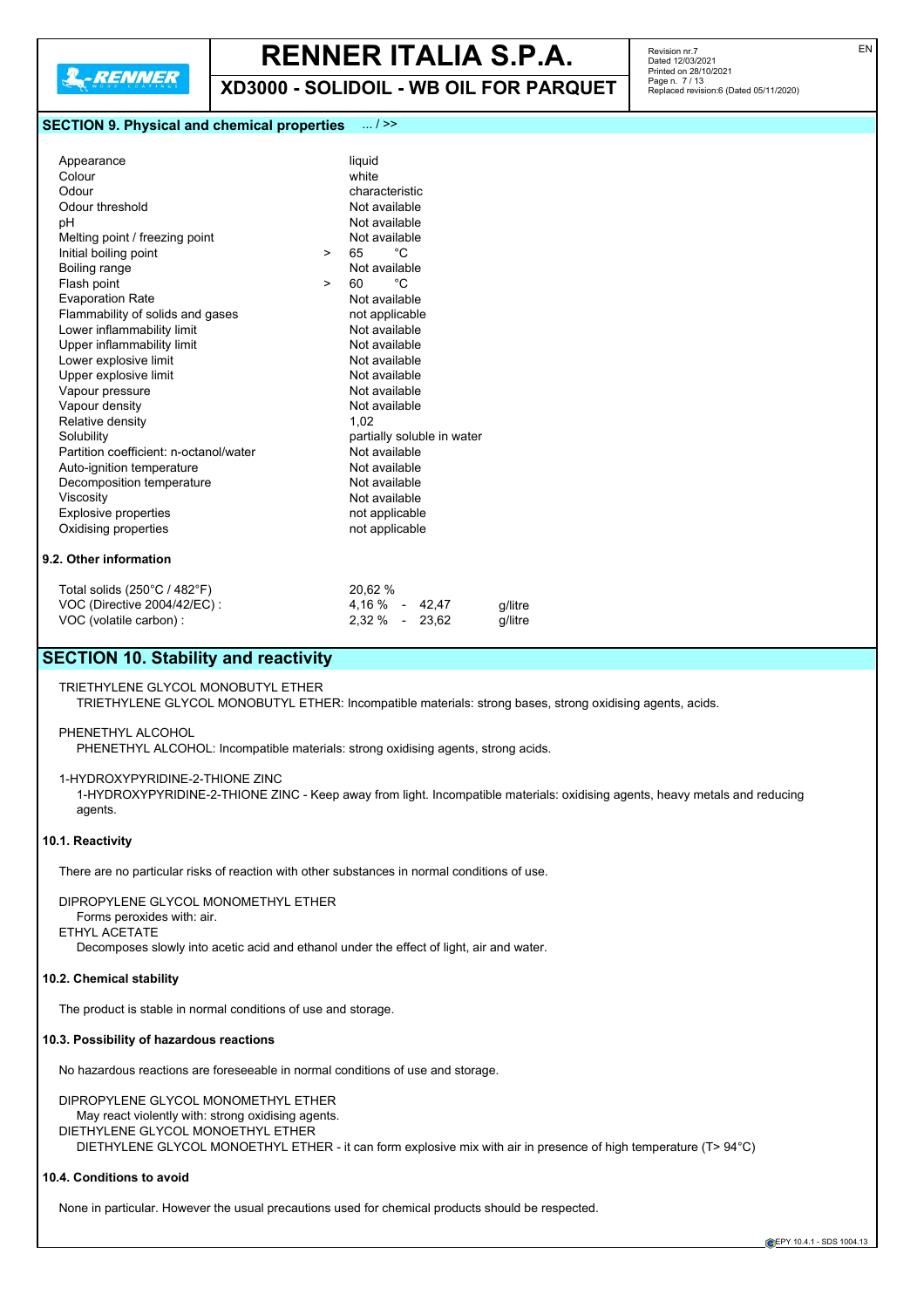

**XD3000 - SOLIDOIL - WB OIL FOR PARQUET**

Revision nr.7 Dated 12/03/2021 Printed on 28/10/2021 Page n. 8 / 13 Replaced revision:6 (Dated 05/11/2020)

### **SECTION 10. Stability and reactivity** ... / >>

DIPROPYLENE GLYCOL MONOMETHYL ETHER

Avoid exposure to: sources of heat.Possibility of explosion.

### **10.5. Incompatible materials**

GERIANOL

Avoid materials: oxidant agents, acylic halogenates, anhydrides.

### **10.6. Hazardous decomposition products**

Information not available

## **SECTION 11. Toxicological information**

In the absence of experimental data for the product itself, health hazards are evaluated according to the properties of the substances it contains, using the criteria specified in the applicable regulation for classification.

It is therefore necessary to take into account the concentration of the individual hazardous substances indicated in section 3, to evaluate the toxicological effects of exposure to the product.

### **11.1. Information on toxicological effects**

Metabolism, toxicokinetics, mechanism of action and other information

Information not available

Information on likely routes of exposure

CYCLOHEXANE WORKERS: inhalation; contact with the skin.

POPULATION: ingestion of contaminated food or water; inhalation of ambient air; contact with the skin of products containing the substance.

Delayed and immediate effects as well as chronic effects from short and long-term exposure

CYCLOHEXANE

Irritating for the skin and mucous membranes, and may be absorbed by the skin; nerve damage can occur at high doses and is largely due to the cyclohexanone, its metabolite.

### Interactive effects

CYCLOHEXANE The substance may enhance the effects of agents such as tri-ortho-cresyl phosphate (TOCP).

### ACUTE TOXICITY

| ATE (Inhalation) of the mixture: | Not classified (no significant component) |
|----------------------------------|-------------------------------------------|
| ATE (Oral) of the mixture:       | Not classified (no significant component) |
| ATE (Dermal) of the mixture: .   | Not classified (no significant component) |

| DIPROPYLENE GLYCOL MONOMETHYL ETHER<br>LD50 (Oral)<br>LD50 (Dermal)                    | > 5000 mg/kg<br>9510 mg/kg                           |
|----------------------------------------------------------------------------------------|------------------------------------------------------|
| POI YFTHYL FNF WAX<br>LD50 (Oral)                                                      | > 2000 mg/kg                                         |
| 2-METHYL-4-ISOTHIAZOLIN-3-ONE<br>LD50 (Oral)<br>LD50 (Dermal)<br>LC50 (Inhalation)     | $183 \text{ mg/kg}$<br>$218$ mg/kg<br>$0.53$ mg/l/4h |
| DIETHYLENE GLYCOL MONOETHYL ETHER<br>LD50 (Oral)<br>LD50 (Dermal)<br>LC50 (Inhalation) | 6031 mg/kg<br>9143 mg/kg<br>$0.02$ mg/l 8 h          |

### SKIN CORROSION / IRRITATION

Does not meet the classification criteria for this hazard class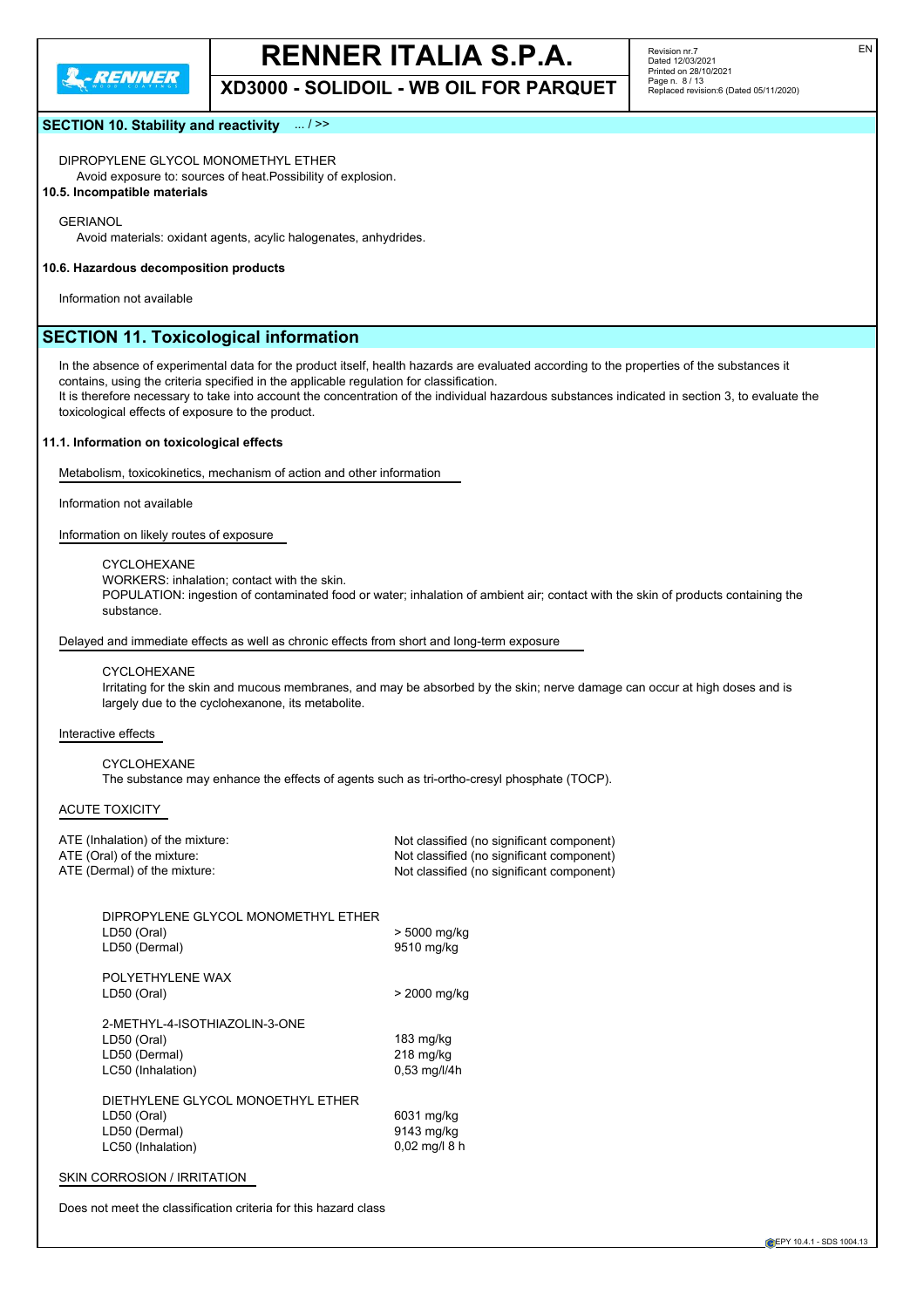**XD3000 - SOLIDOIL - WB OIL FOR PARQUET**

Revision nr.7 Dated 12/03/2021 Printed on 28/10/2021 Page n. 9 / 13 Replaced revision:6 (Dated 05/11/2020) EN

### **SECTION 11. Toxicological information** ... / >>

### SERIOUS EYE DAMAGE / IRRITATION

Does not meet the classification criteria for this hazard class

### RESPIRATORY OR SKIN SENSITISATION

May produce an allergic reaction. Contains: 2-METHYL-4-ISOTHIAZOLIN-3-ONE

### GERM CELL MUTAGENICITY

Does not meet the classification criteria for this hazard class

### CARCINOGENICITY

Does not meet the classification criteria for this hazard class

REPRODUCTIVE TOXICITY

Does not meet the classification criteria for this hazard class

STOT - SINGLE EXPOSURE

Does not meet the classification criteria for this hazard class

STOT - REPEATED EXPOSURE

Does not meet the classification criteria for this hazard class

ASPIRATION HAZARD

Does not meet the classification criteria for this hazard class

## **SECTION 12. Ecological information**

Use this product according to good working practices. Avoid littering. Inform the competent authorities, should the product reach waterways or contaminate soil or vegetation.

### **12.1. Toxicity**

| DIPROPYLENE GLYCOL MONOMETHYL ETHER<br>LC50 - for Fish<br>EC50 - for Crustacea<br>EC50 - for Algae / Aquatic Plants<br>Chronic NOEC for Crustacea<br>Chronic NOEC for Algae / Aguatic Plants | > 1000 mg/l/96h Poecillia reticulata<br>1919 mg/l/48h Daphnia magna<br>> 969 mg/l/72h Pseudokirchneriella subcapitata<br>> 0.5 mg/l Daphnia magna<br>969 mg/l Pseudokirchneriella subcapitata |
|----------------------------------------------------------------------------------------------------------------------------------------------------------------------------------------------|-----------------------------------------------------------------------------------------------------------------------------------------------------------------------------------------------|
| POLYETHYLENE WAX<br>LC50 - for Fish                                                                                                                                                          | > 100 mg/l/96h                                                                                                                                                                                |
| 2-METHYL-4-ISOTHIAZOLIN-3-ONE<br>LC50 - for Fish<br>EC50 - for Crustacea<br>EC50 - for Algae / Aguatic Plants<br>Chronic NOEC for Crustacea<br>Chronic NOEC for Algae / Aguatic Plants       | > 150 mg/l/96h Danio rerio<br>0,87 mg/l/48h Daphnia magna<br>0.157 mg/l/72h Selenastrum capricornutum<br>$0,044 \text{ mq/l}$<br>0,0104 mg/l Psudokirchneriella subcapitata                   |
| DIETHYLENE GLYCOL MONOETHYL ETHER                                                                                                                                                            |                                                                                                                                                                                               |

LC50 - for Fish 10000 mg/l/96h Lepomis macrochirus EC50 - for Crustacea <br>  $\frac{1}{2}$  > 1982 mg/l/48h Daphnia magna

### **12.2. Persistence and degradability**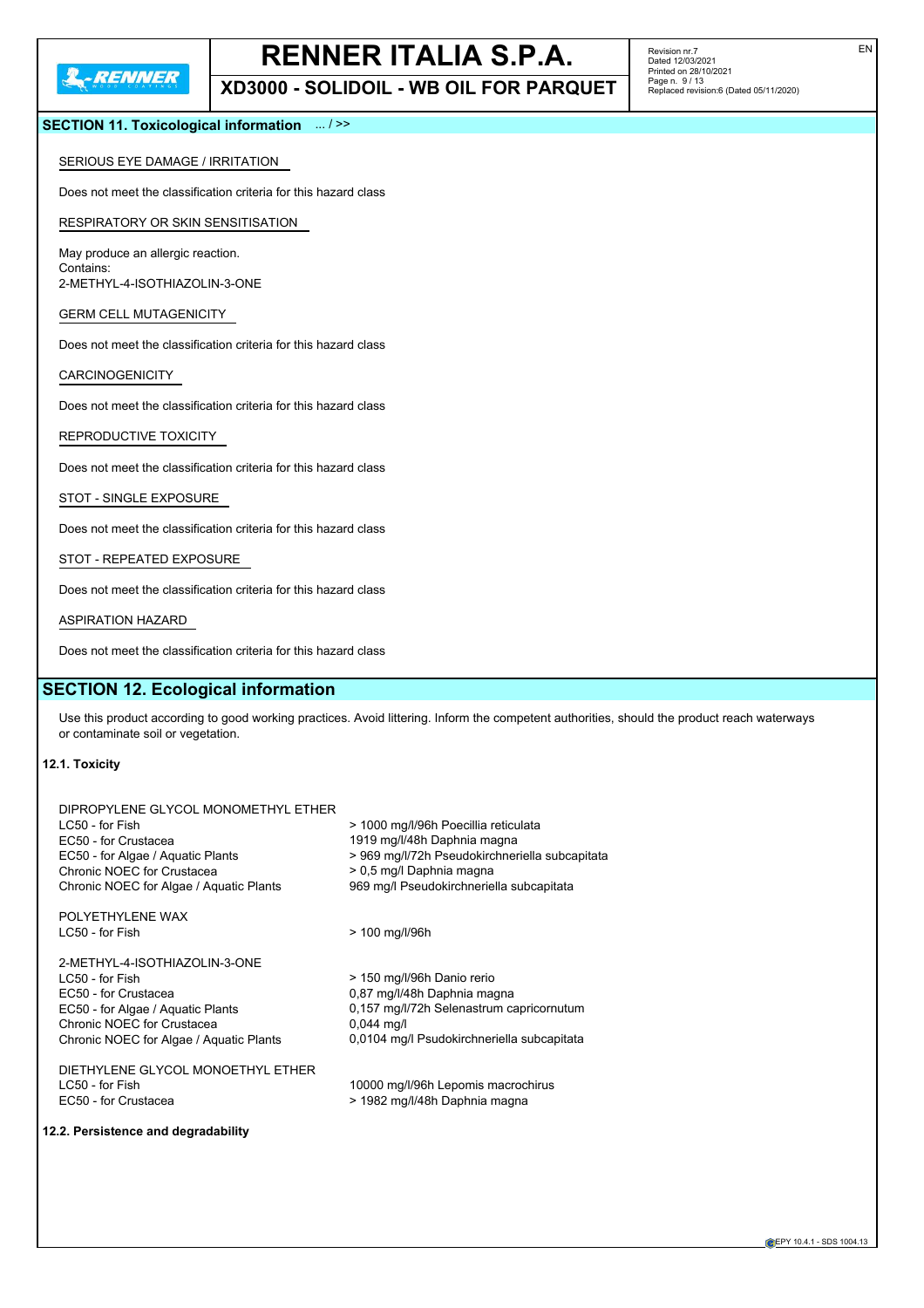

**XD3000 - SOLIDOIL - WB OIL FOR PARQUET**

Revision nr.7 Dated 12/03/2021 Printed on 28/10/2021 Page n. 10 / 13 Replaced revision:6 (Dated 05/11/2020)

### **SECTION 12. Ecological information** ... / >>

|                        | DIPROPYLENE GLYCOL MONOMETHYL FTHER<br>Solubility in water<br>Rapidly degradable          | 1000 - 10000 mg/l |
|------------------------|-------------------------------------------------------------------------------------------|-------------------|
|                        | 2-METHYL-4-ISOTHIAZOLIN-3-ONE<br>NOT rapidly degradable                                   |                   |
|                        | DIFTHYLENE GLYCOL MONOFTHYL FTHER<br>Rapidly degradable                                   | $> 80\%$          |
|                        | 12.3. Bioaccumulative potential                                                           |                   |
|                        | DIPROPYLENE GLYCOL MONOMETHYL FTHER<br>Partition coefficient: n-octanol/water             | 0.0043            |
|                        | 2-METHYL-4-ISOTHIAZOLIN-3-ONE<br>Partition coefficient: n-octanol/water                   | $-0.32$           |
|                        | DIETHYLENE GLYCOL MONOETHYL ETHER<br>Partition coefficient: n-octanol/water<br><b>BCF</b> | $-0.8$<br>< 100   |
| 12.4. Mobility in soil |                                                                                           |                   |
|                        |                                                                                           |                   |

DIPROPYLENE GLYCOL MONOMETHYL ETHER Partition coefficient: soil/water 0,28

### **12.5. Results of PBT and vPvB assessment**

On the basis of available data, the product does not contain any PBT or vPvB in percentage ≥ than 0,1%.

### **12.6. Other adverse effects**

Information not available

## **SECTION 13. Disposal considerations**

### **13.1. Waste treatment methods**

For disposal or recovery in EU countries , use the relevant waste code (EWC code) identified in the European Waste Catalogue. The producer of the waste must assign the EWC code according to the sector and type of process. Disposal must be carried out by an authorised waste management company.

After the producer of the waste has assigned the EWC code, the contaminated packaging must be sent for recovery or disposal in compliance with the European waste management regulations. Disposal must be carried out by an authorised waste management company. For waste disposal or recovery in countries outside the EU, comply with the national or local regulations in force. For disposal or recovery of contaminated packaging in countries outside the EU, comply with the national or local regulations in force. Waste transportation may be subject to regulations on transportation of hazardous goods.

## **SECTION 14. Transport information**

The product is not dangerous under current provisions of the Code of International Carriage of Dangerous Goods by Road (ADR) and by Rail (RID), of the International Maritime Dangerous Goods Code (IMDG), and of the International Air Transport Association (IATA) regulations.

### **14.1. UN number**

Not applicable

### **14.2. UN proper shipping name**

Not applicable

EN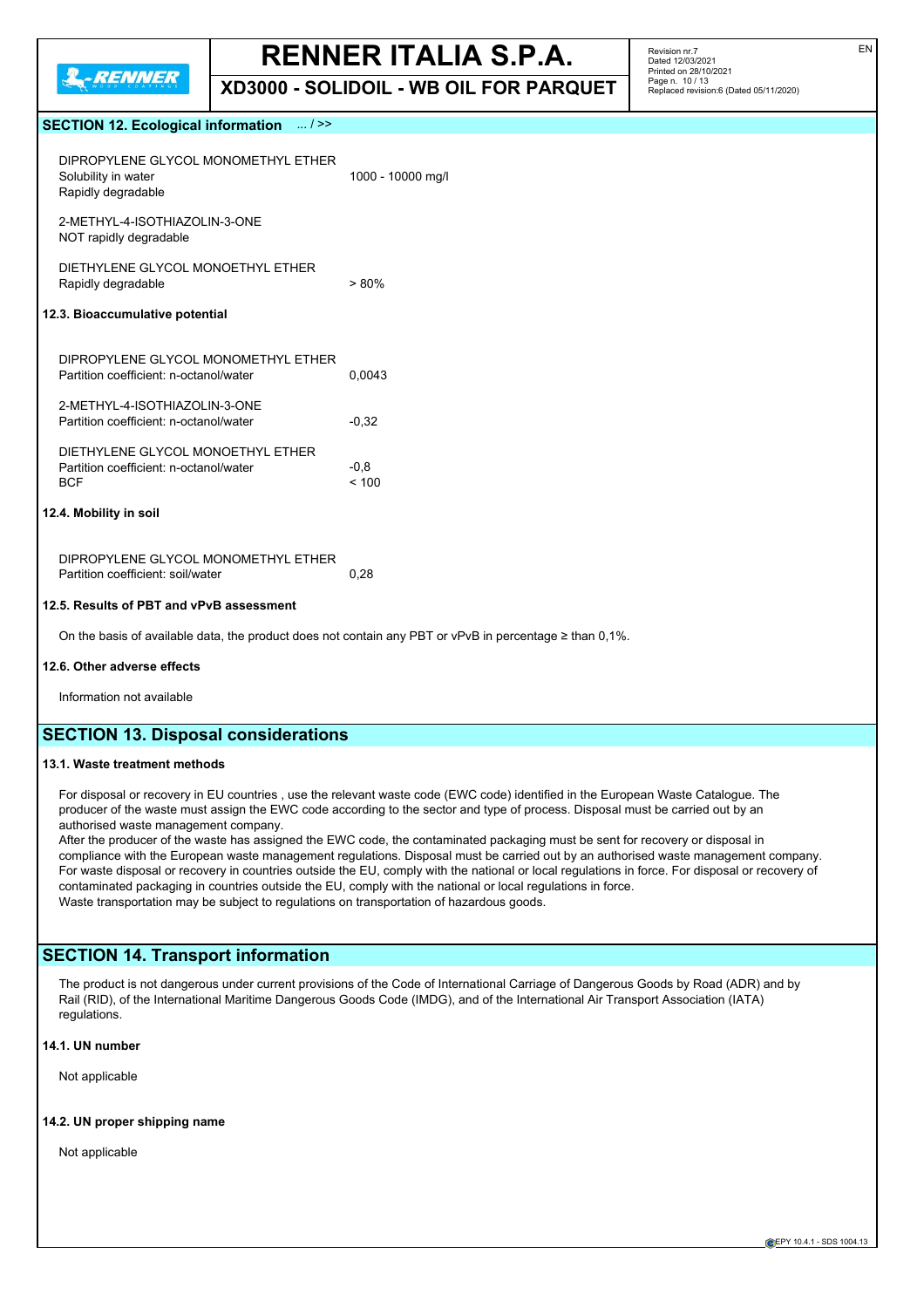**XD3000 - SOLIDOIL - WB OIL FOR PARQUET**

## **SECTION 14. Transport information** ... / >>

### **14.3. Transport hazard class(es)**

Not applicable

**14.4. Packing group**

Not applicable

### **14.5. Environmental hazards**

Not applicable

### **14.6. Special precautions for user**

Not applicable

### **14.7. Transport in bulk according to Annex II of Marpol and the IBC Code**

Information not relevant

## **SECTION 15. Regulatory information**

Only for uses exempt from EU DIRECTIVE 2004/42/CE.

### **15.1. Safety, health and environmental regulations/legislation specific for the substance or mixture**

Seveso Category - Directive 2012/18/EC: None

### Restrictions relating to the product or contained substances pursuant to Annex XVII to EC Regulation 1907/2006

**Product** Point 40

Substances in Candidate List (Art. 59 REACH) On the basis of available data, the product does not contain any SVHC in percentage  $\geq$  than 0,1%.

Substances subject to authorisation (Annex XIV REACH)

### **None**

Substances subject to exportation reporting pursuant to (EC) Reg. 649/2012: **None** 

Substances subject to the Rotterdam Convention: **None** 

Substances subject to the Stockholm Convention: **None** 

Healthcare controls Information not available

### VOC (Directive 2004/42/EC) : Two - pack performance coatings.

#### **15.2. Chemical safety assessment**

A chemical safety assessment has not been performed for the preparation/for the substances indicated in section 3.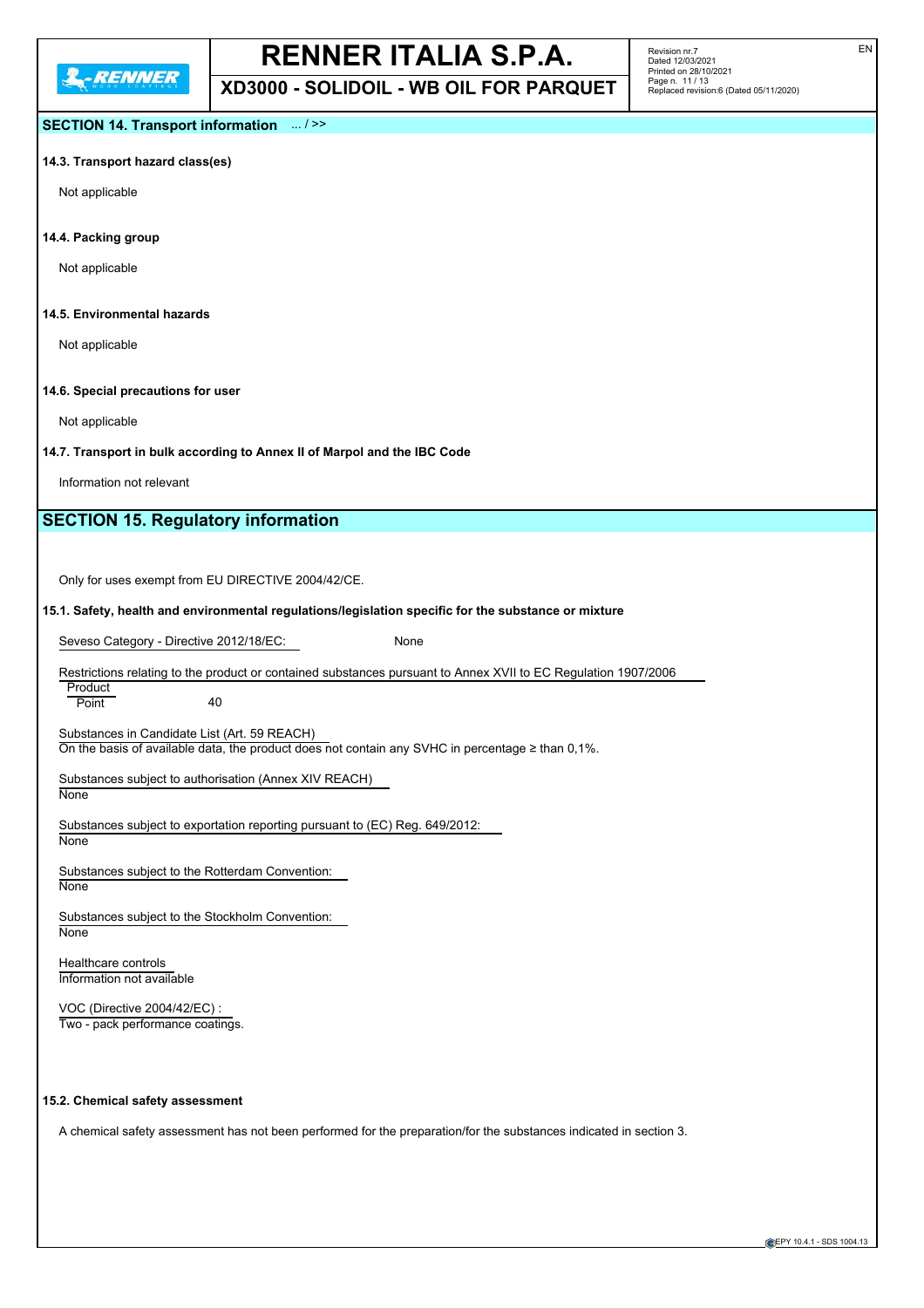

**XD3000 - SOLIDOIL - WB OIL FOR PARQUET**

Revision nr.7 Dated 12/03/2021 Printed on 28/10/2021 Page n. 12 / 13 Replaced revision:6 (Dated 05/11/2020)

## **SECTION 16. Other information**

Text of hazard (H) indications mentioned in section 2-3 of the sheet:

| <b>Acute Tox. 2</b><br>Acute Tox. 3 | Acute toxicity, category 2<br>Acute toxicity, category 3           |
|-------------------------------------|--------------------------------------------------------------------|
| Skin Corr. 1C                       | Skin corrosion, category 1C                                        |
| <b>Skin Sens, 1A</b>                | Skin sensitization, category 1A                                    |
| <b>Aquatic Acute 1</b>              | Hazardous to the aquatic environment, acute toxicity, category 1   |
| <b>Aquatic Chronic 1</b>            | Hazardous to the aquatic environment, chronic toxicity, category 1 |
| H330                                | Fatal if inhaled.                                                  |
| H301                                | Toxic if swallowed.                                                |
| H311                                | Toxic in contact with skin.                                        |
| H314                                | Causes severe skin burns and eye damage.                           |
| H317                                | May cause an allergic skin reaction.                               |
| H400                                | Very toxic to aquatic life.                                        |
| H410                                | Very toxic to aquatic life with long lasting effects.              |
| <b>EUH210</b>                       | Safety data sheet available on request.                            |

LEGEND:

- ADR: European Agreement concerning the carriage of Dangerous goods by Road
- CAS NUMBER: Chemical Abstract Service Number
- CE50: Effective concentration (required to induce a 50% effect)
- CE NUMBER: Identifier in ESIS (European archive of existing substances)
- CLP: EC Regulation 1272/2008
- DNEL: Derived No Effect Level
- EmS: Emergency Schedule
- GHS: Globally Harmonized System of classification and labeling of chemicals
- IATA DGR: International Air Transport Association Dangerous Goods Regulation
- IC50: Immobilization Concentration 50%
- IMDG: International Maritime Code for dangerous goods
- IMO: International Maritime Organization
- INDEX NUMBER: Identifier in Annex VI of CLP
- LC50: Lethal Concentration 50%
- LD50: Lethal dose 50%
- OEL: Occupational Exposure Level
- PBT: Persistent bioaccumulative and toxic as REACH Regulation
- PEC: Predicted environmental Concentration
- PEL: Predicted exposure level
- PNEC: Predicted no effect concentration
- REACH: EC Regulation 1907/2006
- RID: Regulation concerning the international transport of dangerous goods by train
- TLV: Threshold Limit Value
- TLV CEILING: Concentration that should not be exceeded during any time of occupational exposure.
- TWA STEL: Short-term exposure limit
- TWA: Time-weighted average exposure limit
- VOC: Volatile organic Compounds
- vPvB: Very Persistent and very Bioaccumulative as for REACH Regulation
- WGK: Water hazard classes (German).

### GENERAL BIBLIOGRAPHY

- 1. Regulation (EC) 1907/2006 (REACH) of the European Parliament
- 2. Regulation (EC) 1272/2008 (CLP) of the European Parliament
- 3. Regulation (EU) 790/2009 (I Atp. CLP) of the European Parliament
- 4. Regulation (EU) 2015/830 of the European Parliament
- 5. Regulation (EU) 286/2011 (II Atp. CLP) of the European Parliament
- 6. Regulation (EU) 618/2012 (III Atp. CLP) of the European Parliament
- 7. Regulation (EU) 487/2013 (IV Atp. CLP) of the European Parliament
- 8. Regulation (EU) 944/2013 (V Atp. CLP) of the European Parliament
- 9. Regulation (EU) 605/2014 (VI Atp. CLP) of the European Parliament
- 10. Regulation (EU) 2015/1221 (VII Atp. CLP) of the European Parliament
- 11. Regulation (EU) 2016/918 (VIII Atp. CLP) of the European Parliament
- 12. Regulation (EU) 2016/1179 (IX Atp. CLP)
- 13. Regulation (EU) 2017/776 (X Atp. CLP)
- 14. Regulation (EU) 2018/669 (XI Atp. CLP)
- 15. Regulation (EU) 2018/1480 (XIII Atp. CLP)